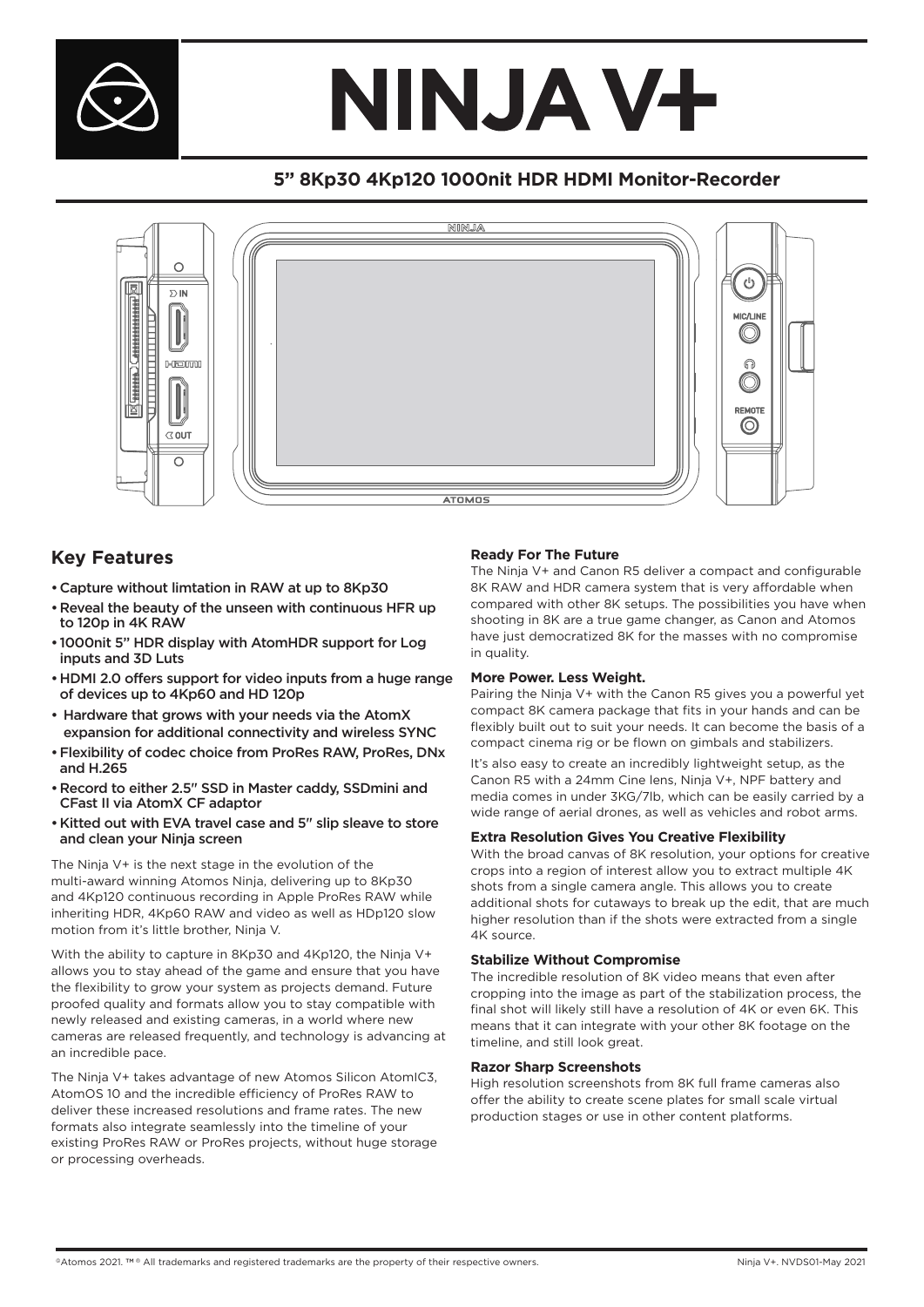

# NINJA V+

## **5" 8Kp30 4Kp120 1000nit HDR HDMI Monitor-Recorder**

#### **See The Unseen**

The Ninja V+ allows you to capture content at up to 4Kp120 in pristine ProRes RAW for high frame rate video that has exceptional image quality. This is a great alternative to using the internal compressed codecs on your camera for high frame rate recording, as they can apply higher levels of colour compression and subsampling, leading to potential artifacts or limitation in the edit/grade.

#### **Z CAM E2 / E2-M4 Series Cameras**

Capture and visualize the unseen with 4Kp120 recording at up to ProRes RAW from the Ninja V+ Z CAM E2 /E2-M4 models, with more models to follow. Fully harness the dynamic range of the sensor, capture every aspect of motion and movement directly via RAW over HDMI. Add to this the benefit of being able to play back the high frame rate video captured on the Ninja V+ at various play back speeds to preview the adjustments you can make on your NLE timeline.

#### **An Incredible Codec Arsenal**

With the flexibility of providing options for RAW, visually lossless edit ready files, and proxy/sharable files, you have the ability to scale your needs for quality, and file size.

- ProRes RAW supporting 16bit RAW outputs from camera via HDMI and optionally via SDI
- ProRes An industry standard edit-ready codec from Apple with scalable levels of compression.
- Avid DNx An industry standard edit-ready codec for Avid editors with scalable levels of compression.
- H.265 (HEVC) The highly efficient compressed codec allows you to create high-quality files with a low bit rate and small file size for sharing. You can also create 4K HDR 10-bit deliverables and have the option to 'bake in' LUTs to achieve the final pixel LOOK without the need to grade the footage.

#### **AtomX Modules**

#### **AtomX SDI**

#### Upgrade your Connection options

The AtomX SDI Expansion Module locks into place via the modular expansion slot and adds the quality and convenience of SDI connectivity to your Ninja V+, which allows you to monitor and record SDI video up to 4Kp60 from a range of professional cameras and video sources.

#### **HDMI / SDI**

#### Cross Conversion

When an AtomX SDI Expansion module is attached to your Ninja V+, you can cross convert HDMI and SDI signals. This means that where you have an HDMI source connected to your Ninja V+, you can output an SDI signal from your AtomX SDI Expansion module.

#### **AtomX SYNC**

Making multi-camera mainstream

The AtomX SYNC module brings wireless timecode, sync and control technology to the Ninja V+, and you can connect multiple AtomX SYNC enabled Ninja V+ units to create a Timecode Systems powered multi-camera sync network. Remotely trigger frame accurate record start/ stop recording, monitor, battery and disk capacity information from the SYNC server configured Ninja V+.

The SYNC module provides continuous power to keep your Ninja V running while you change the main battery or DC input.

#### **Price**

US\$1,499 ex. tax | €1,499 ex. tax

#### SKU: ATOMNJVPL1 UPC: 814164022569

\*The FX9 requires the XDCA-FX9 Extension unit and both the FX6 and FX9 require the AtomX SDI module with RAW activation (or the Pro Kit).